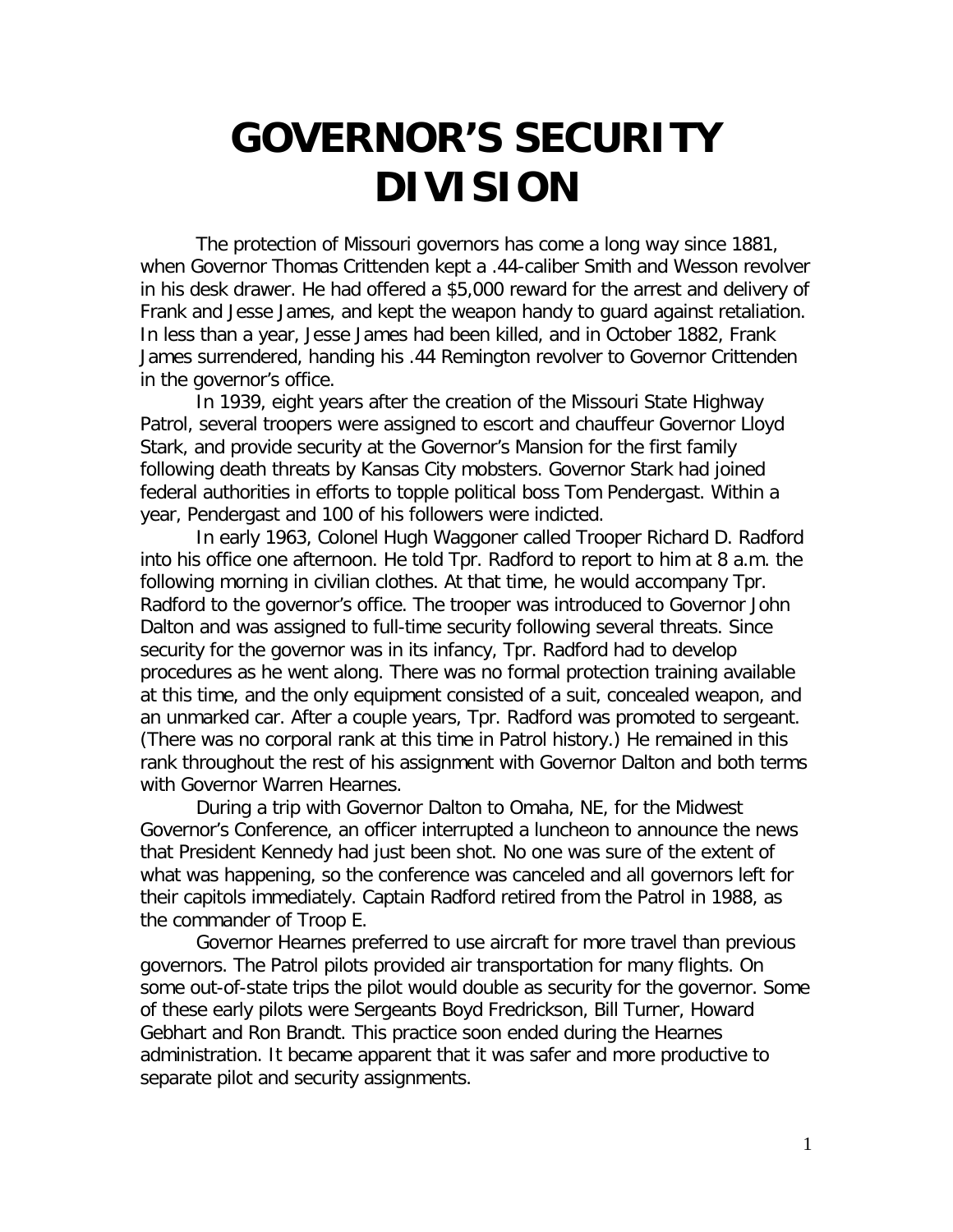After his election in 1972, Governor-elect Christopher "Kit" Bond became the target of a death threat. Following a nationwide trend, he issued an executive order in 1973 creating a "unit" of officers within the Patrol who would provide around-the-clock protection. Until the unit could be formed, Troopers Gary Venz and Carroll Plunkett were assigned to provide security.

In April 1973, the Executive Security Unit was formed, with Corporal John Ford as the unit's leader. The other original members of the unit included Troopers Jack Merritt, Ron Smith, Clint Carlyle, Bob Gibson, Mike Pace, and Chris Ricks. The organizational structure placed the unit within the Criminal Investigation Division, and was overseen by Lieutenant C.C. "Hap" Maddox.

John Ford was promoted to sergeant not long after the unit started, and Bob Gibson was promoted to corporal. Also, Jack Merritt left the detail, and Tom Taylor and Dave Hart came in, bringing the detail to eight members.

When John Ford was promoted to lieutenant in the Criminal Investigation Division, Sergeant Walt Ruegg took over as detail's leader. Then, in 1981, Sgt. Ruegg transferred to the Auto Theft section, and Sergeant Chris Ricks became detail's leader. He was later promoted to lieutenant (1988), and became the first Executive Security Unit director to hold the rank of lieutenant.

In 1981, Colonel Alan Whitmer made changes to the structure of the Patrol. One of these changes placed the Executive Security Unit within the Office of Professional Standards. In 1982, Colonel Whitmer retired from the Patrol, and the Executive Security Unit went back to the Criminal Investigation Division.

When the Division of Drug and Crime Control was formed by statute in 1983, the Executive Security Unit became the Governor's Security Division within the newly created Criminal Investigation Bureau. At that time, the division had an office at General Headquarters near the major's office, in the area now occupied by the Field Operations Bureau. The organizational structure has remained the same since, with the director of the Governor's Security Division reporting directly to the commander (major by rank) of the Criminal Investigation Bureau.

In 1989, Lieutenant Ricks transferred, and Sergeant Tom Taylor was made division director and promoted to lieutenant. He remained the division director for eight years. Lieutenant Taylor later became president of the National Governor's Security Association.

In 1998, Lieutenant Matthew B. (Barry) Lindsey, became the division director. In 1999, the state of Missouri hosted the National Governor's Association summer conference in St. Louis. This event was a huge success due in large part to the Patrol's involvement in providing protection and service to approximately 45 governors and their families.

The division had several directors between 1998 and 2001, including Lieutenant Lindsey, Lieutenant Jerel A. Schomer, Lieutenant Elbert L. Marshall, and Lieutenant Gary L. Moore.

On October 16, 2000, Governor Mel Carnahan, his son Randy, and Chief of Staff Chris Sifford, were killed in a plane crash. The plane's pilot was Randy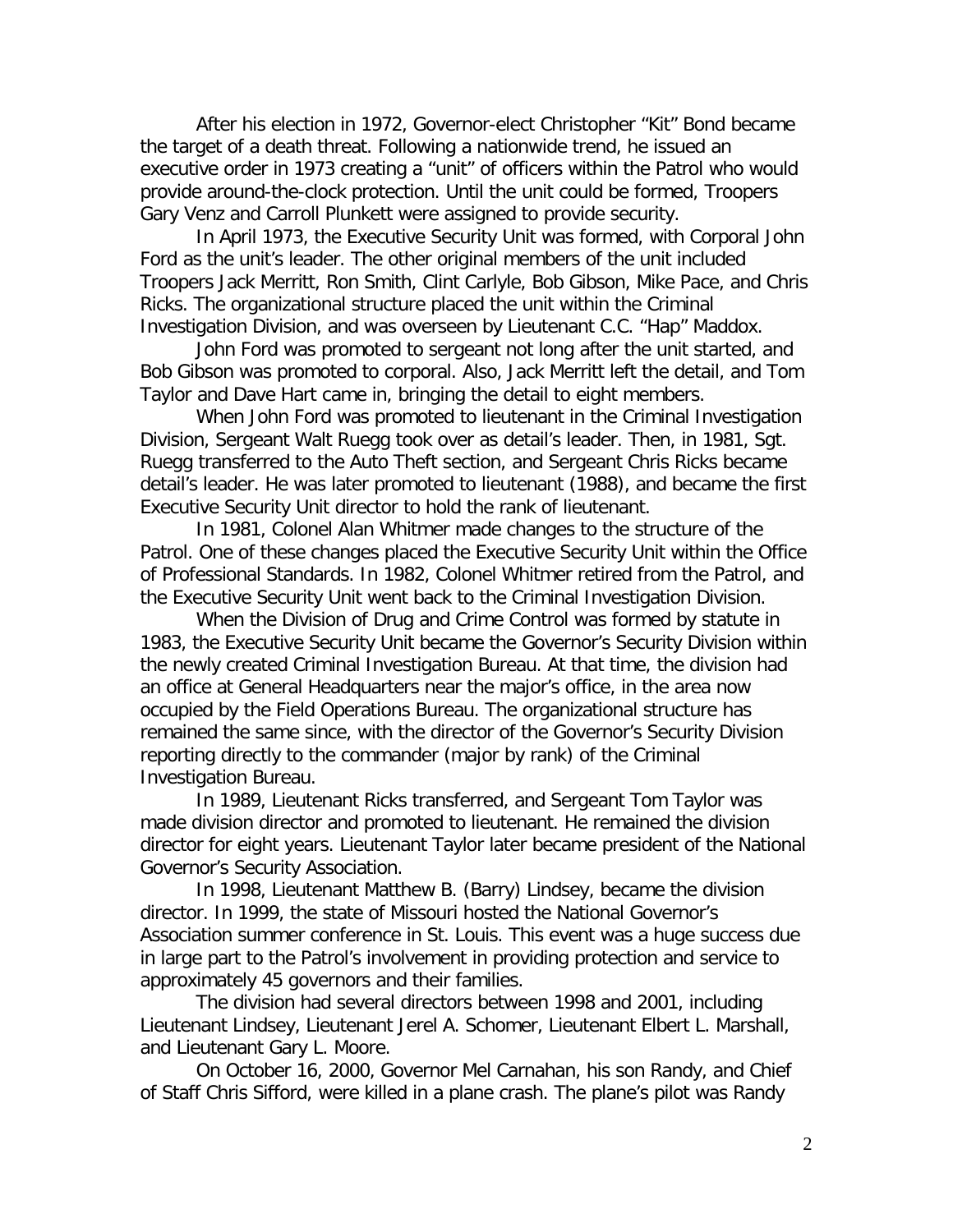Carnahan. It was the usual practice of the division to have a member on the plane with the governor. However, due to the division being pressed to the limit of its manpower, we were spared the death of a member. Governor Carnahan was running for the U.S. Senate, barnstorming several cities, and the presidential debates were scheduled for the next day in St. Louis. Division members were waiting for the governor in New Madrid, after the governor was put on the plane in St. Louis, and it took off in stormy weather. When the governor's plane did not arrive on time, inquiries with FAA officials eventually determined their plane had crashed in Jefferson County.

Division members responded to the crash site to assist with the investigation that night. Other members gathered the family in St. Louis and rushed them to the Governor's Mansion in Jefferson City. Positive identification of the remains took considerable time, and the medical examiner refused to issue a death certificate until positive identification could be made. Therefore, state officials could only declare the governor incapacitated and appoint Lt. Governor Roger Wilson acting governor that night. The division immediately began protection of Roger Wilson upon his agreement.

The next day, Roger Wilson became governor after positive identification was made of Mel Carnahan's remains. Due to these circumstances, all governors and their families are now fingerprinted and have DNA samples taken by the division. Members of the Governor's Security Division served as pallbearers for Governor Carnahan and his son Randy.

After the death of Governor Carnahan, the division experienced its most challenging and stressful period of time. The governor's wife, Jean Carnahan, was officially no longer Missouri's first lady, but due to the timing of Governor Carnahan's death, his name remained on the ballot for U.S. Senator. Governor Wilson announced he would appoint Jean Carnahan as Missouri's Senator to fill the seat should her deceased husband be elected.

However, under the Constitution, this appointment could not be made until the date he would have been sworn in. Therefore, she held no official office, but Colonel Weldon Wilhoit ordered the division to continue protection duties until she was sworn in as a U.S. Senator. This necessitated members of the division spending a great amount of time in Washington, D.C. The division fulfilled its primary duty of providing security for Governor Roger Wilson and his family. In addition to all these duties, the division immediately assumed security duties for Governor-elect Bob Holden. This tremendous workload required members of the division often to work 16-hour shifts, even on leave days, for extended periods of time.

As were other divisions and troops, the Governor's Security Division was challenged again in the wake of the terrorist attacks on September 11, 2001. Upon learning of the attacks, division members transported Governor Holden to the Emergency Operations Center at SEMA. As all members were called to duty that morning, rumors of attacks on other state capitols including Springfield, IL, were being circulated. The division took immediate steps to fortify the Governor's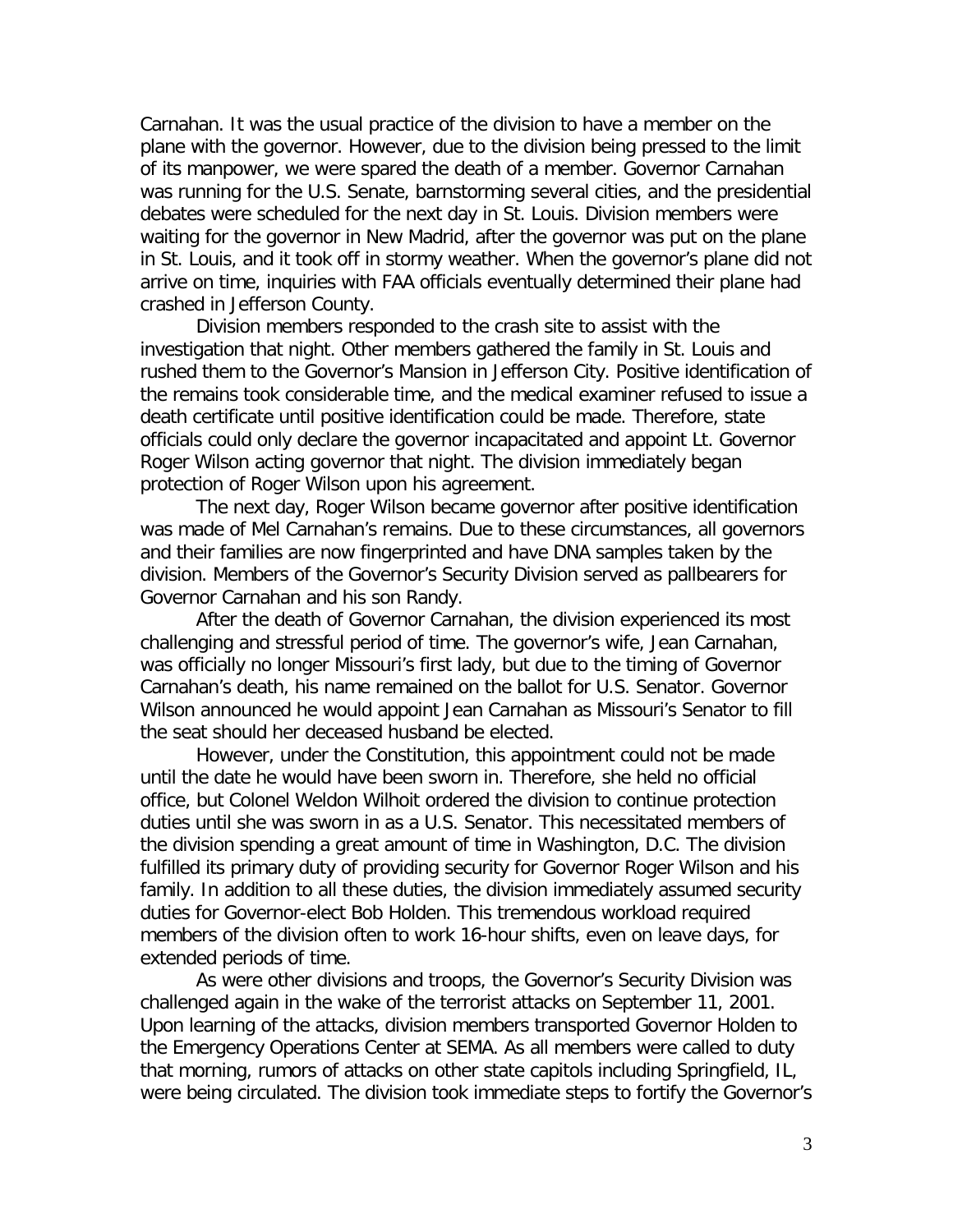Mansion by blocking entrances with vehicles. Of course, the rumors were proven incorrect, but a much more heightened state of security and alertness was put in place at Missouri's Capitol, the Governor's Mansion, and other state office buildings. Across the country, the size of governor's security details increased by 25 percent as a result of these attacks.

As a result of the 9/11 attacks, two members of the division were called up for active military duty. At this same time, the division was reeling with the effects of overtime related to keeping up with the extremely active family of Governor Bob Holden, including two young school age boys. In order to meet these demands, a contingent of 12 "reserve officers" from different divisions within GHQ were trained in executive protection and assigned to temporary governor's security duties, being called in as needed.

In 2002, the Governor's Security Division and the Training Division hosted and presented the first executive protection school at the Patrol Academy. Agencies from around the United States and Missouri attended the course.

In 2005, the 93rd General Assembly passed, and Governor Matt Blunt signed, the law creating the Governor's Security Division within the Highway Patrol. The law directs the Patrol, under Chapter 43, to provide transportation, security, and protection for the governor and the governor's immediate family.

In October 2006, Sergeant Michael V. Meyer was promoted to lieutenant and became the division's director. Meyer was one of the division's longest tenured members serving a total of 14 years in the division. On August 1, 2011, the detail leader's position was elevated to the rank of captain. Lieutenant Michael V. Meyer was promoted to captain on that date and assigned badge number 37. Captain Meyer remained the division director until his retirement in 2014.

On September 14, 2010, Governor Jay Nixon was scheduled to appear at a press event at the Metropolitan Community College, Penn Valley Campus, in Kansas City. A homeless man with mental problems, who was a student at the college, attacked a college dean just prior to Governor Nixon's arrival. The suspect made the mistake of thinking the dean was actually the governor. He stabbed the dean in the neck with a knife. Chancellor Mark James fought off the attacker and subdued him prior to police taking him into custody. Along with his many other accomplishments, Mark James was a former trooper with the Missouri State Highway Patrol. Because of advance work done by division members prior to the governor's arrival, the detail was notified immediately of the situation and division members escorted Governor Nixon away from Kansas City. During police interviews, the suspect insisted that Governor Nixon was his target. Eventually, the suspect was determined to be incompetent to stand trial and was committed to a mental hospital.

In addition to the usual assignments, division members handled travel to the many natural disaster areas in Missouri in 2011. Gov. Nixon traveled to both St. Louis and Sedalia after tornadoes, and to Popular Bluff, Birds Levee Point (Mississippi County), Southeast Missouri, and Northwest Missouri after flooding.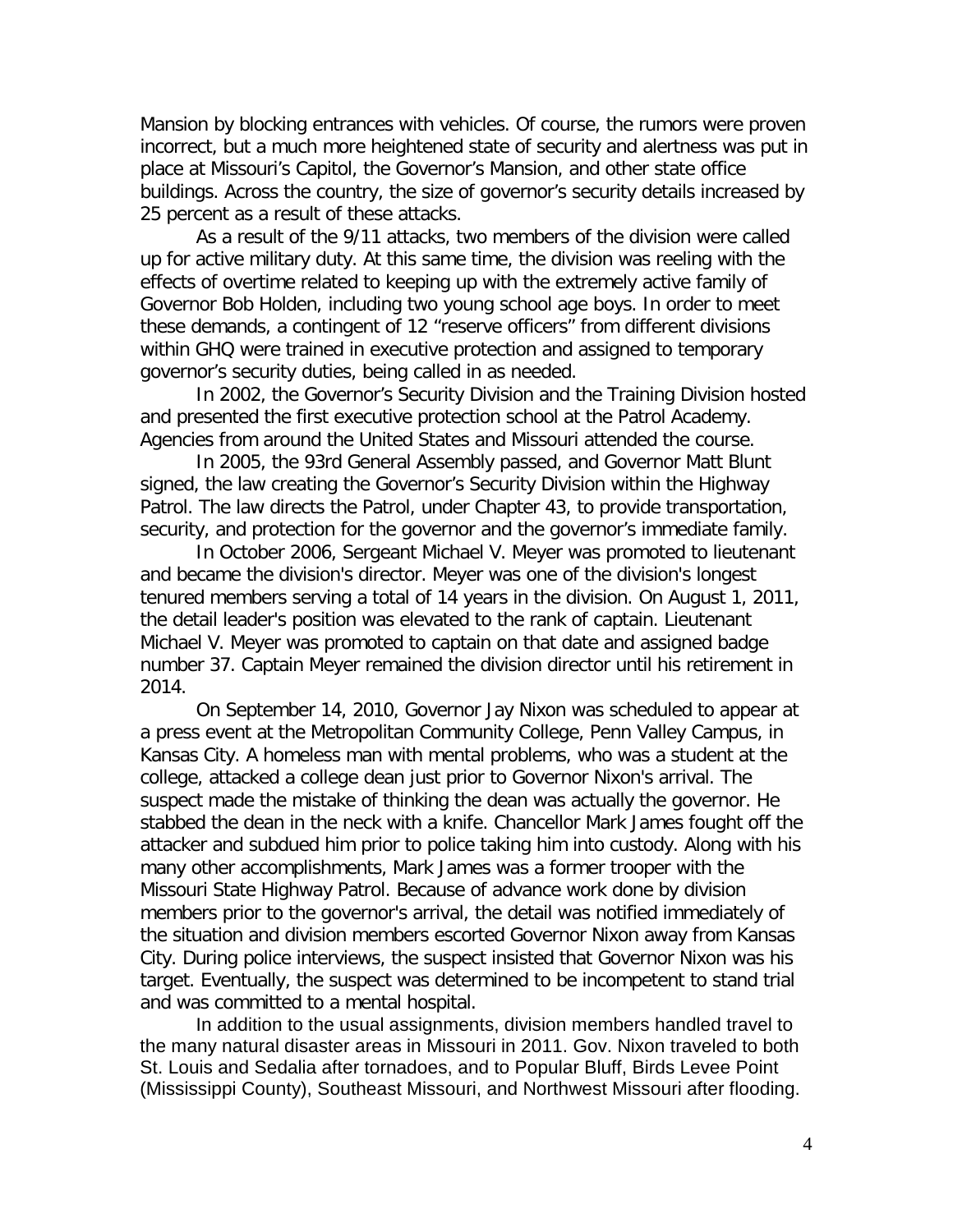Gov. Nixon also visited Joplin for a week after the devastating tornado there, and returned regularly to offer support.

The division was involved in operations when the governor met President Barack Obama in St. Louis in 2011. That same day, the governor attended the start of the Cardinals playoff game. This involved coordination of arrival times, motorcades, and movements in highly secured environments.

2012 was an election year, causing more extensive coordination of travel logistics. The division had to coordinate its manpower with the different troops involved in order to provide the necessary security. As traditionally done, the division provided security for both major party candidates on election night.

In addition to the usual assignments, the division was involved in escorting the governor and first lady to the inauguration of President Obama in Washington, D.C., in 2013. This took months of preparation and extra trips to Washington, D.C., to coordinate operations with the U.S. Secret Service and U.S. Capitol Police.

Captain Mike V. Meyer retired September 1, 2014, after 33 years of honorable service. Lieutenant Robert F. Wolf was promoted to captain and designated director of the Governor's Security Division.

Governor's Security Division personnel assisted the U.S. Secret Service with visits by President Barrack Obama and Vice President Joe Biden; and coordinated visits of the U.S. secretaries of agriculture, education, energy, and transportation. Members of the division attended dignitary protection training conducted at the North Carolina Highway Police Academy in 2014. Governor's Security Division members conducted in-service training in tactical driving and firearms.

In 2015, division members handled the expected travel assignments for the governor and his wife. In addition to those, division personnel handled several economic trade mission trips for Governor and Mrs. Nixon. The governor and first lady traveled to Paris, France; Alberta, Canada; a European trip to Italy; Germany; and Spain; and a visit by the first lady's and governor's staffs to Havana, Cuba. Missouri was the first official state delegation to visit Cuba since the 1950s.

During 2016, division members handled 400 travel assignments for Governor Jay Nixon involving 65 different cities in Missouri and 18 cities in other states. Division personnel handled economic trade mission trips for Governor and Mrs. Nixon to Colombia, Peru, Panama, Cuba, Germany, two separate trips to Israel, and travel to Dubai, Abu Dhabi, and Ras Al Khaimah of the United Arab Emirates. On the first trip to Israel in March, division members traveled to a foreign country armed for the first time in its history.

On November 8, division members began to handle security for Governorelect Eric Greitens, future First Lady Sheena Greitens, and their two children, Joshua and Jacob Greitens. Division members handled 40 travel assignments for Governor-elect Greitens and 48 travel assignments for Mrs. Greitens. (These totals do not reflect events within the Jefferson City area.)

From the gubernatorial election through the end of 2016, division members were tasked with providing security and assisting with travel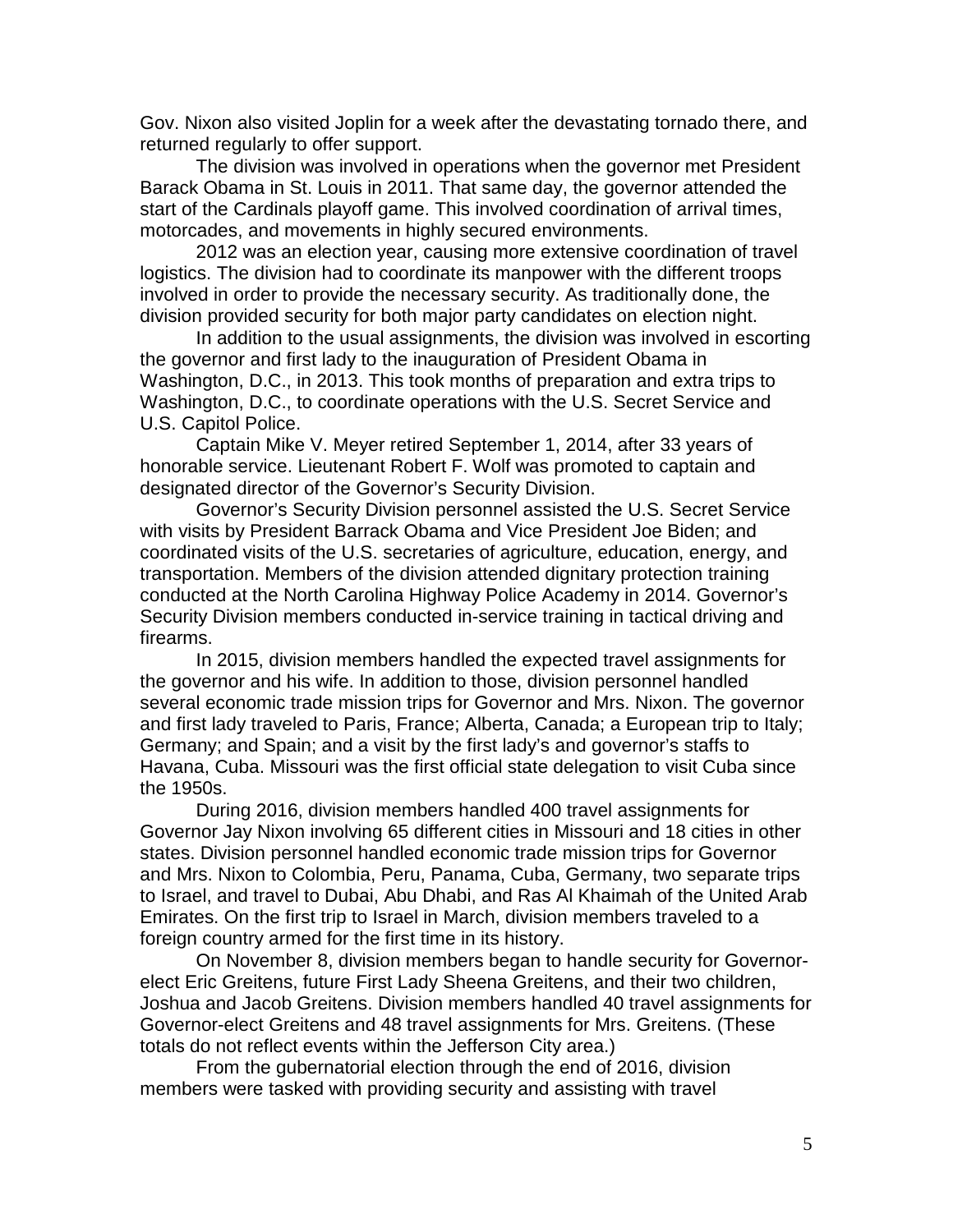arrangements for two families simultaneously. During that time three Patrol members assisted through 28-day internships, and one Patrol member was temporarily assigned to the division until the Missouri inauguration. The coverage included the Nixon home in University City, and the Greitens home in St. Louis, whenever the families were in residence. Troop C personnel assisted with overnight coverage at these locations. Immediately following the Missouri inauguration (January 2017), coverage ceased for the Nixon family.

On October 9, 2016, the presidential debates took place in St. Louis. Division members provided security and advance for Governor and First Lady Nixon, the governors from Indiana and Wisconsin, and the lieutenant governor from Mississippi. Division members performed site advances for the governors of Kentucky, New Jersey, and South Carolina.

During 2016, the division handled advance and security for visiting dignitaries, including the governors of New Mexico, Maine, South Carolina, Indiana, Wisconsin, Delaware, and New Jersey. Governor's Security Division personnel coordinated two separate visits from the U.S. Secretary of Agriculture.

On April 1, 2017, Capt. Robert F. Wolf retired after over 37 years of honorable service. Lieutenant Dusty L. Hoffman was promoted to captain and designated director of the Governor's Security Division.

Division personnel handled foreign and economic trade mission trips for the governor to Switzerland, England, Israel, and Qatar; and for the Governor and Dr. Greitens to China and South Korea in 2017. The Governor's Security Division also traveled with the governor to cities across all parts of the state of Missouri and to 23 cities out of state.

The Governor's Security Division coordinated with the United States Secret Service for visits of Vice President Mike Pence to St. Louis in February; and the visits of President Donald Trump to Springfield, MO, in September, and to St. Louis in November 2017.

During 2017, the division handled advance and security for visiting dignitaries, including the governors of Florida and Wisconsin. Governor's Security Division personnel coordinated visits from the Israeli Ambassador to the United States, U.S. Secretary of Housing and Urban Development, U.S. Secretary of Labor, U.S. Secretary of Interior, and the U.S. Secretary of Agriculture.

In addition to the required POST training, members of the Governor's Security Division assisted the Missouri State Highway Patrol Academy in the instruction of basic and advanced dignitary protection courses for both Patrol members and officers from outside agencies.

Sergeant Jason Riggs (Q/GSD) began 2020 by handling the advance preparation for Governor Mike Parson's trip to the Superbowl to see the Kansas City Chiefs take on the San Francisco '49ers. "It was nice to go to Miami in February," said Sgt. Riggs. He was there four days, from the Friday prior to the game until the Monday after. Sgt. Tony Helfrecht accompanied Gov. Parson and First Lady Theresa Parson to Miami on the day of the Superbowl.

Sgt. Riggs explained that the Governor's Security Division team connected with the Florida Department of Law Enforcement and Miami Dade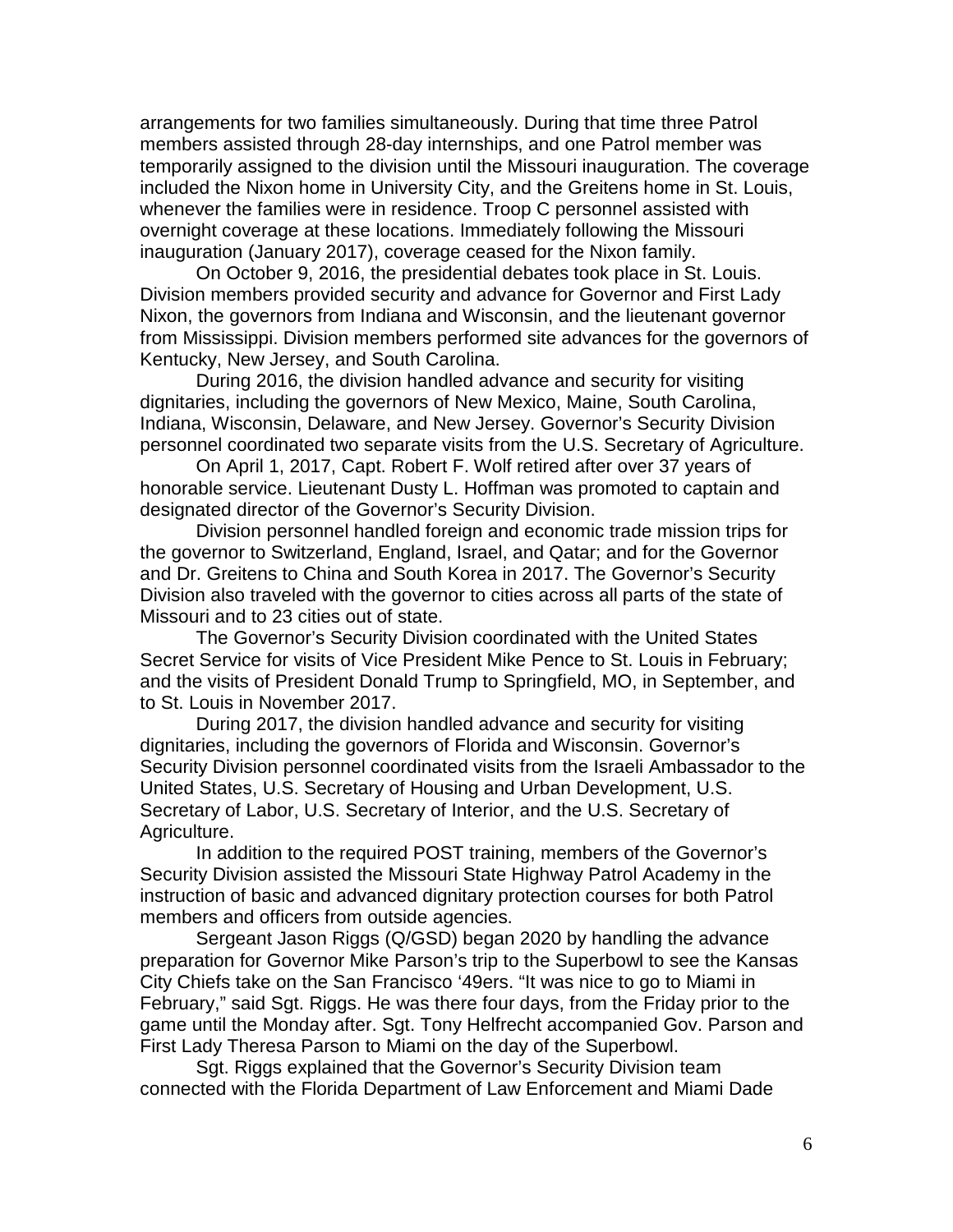Police Department which served as "hosts" and also worked with NFL security. "It was necessary to coordinate which gates we would use and routes we'd walk to enter the stadium with the governor and first lady. The Superbowl includes several VIPs, including foreign diplomats. The two governors met, so we coordinated when and where the greeting took place." Sgt. Riggs said the team makes sure events are smooth for the governor and first lady, but something unexpected will come up during the detail, which can happen at any planned event. The Chiefs beat the '49ers 30-20 at Super Bowl LIV in 2020. The governor's security team coordinated the "after celebration" visit, too. "I'm sure the San Francisco celebration wasn't as much fun as the Chiefs," said Sgt. Riggs. He said that although there were a lot of moving parts, everything went well during the trip. "Our main goal with the governor and first lady is that they have a smooth trip. It was a great experience. All of the agencies involved and the NFL worked well together and cooperated."

"The KC Chiefs Super Bowl parade and rally was incredible," said Cpl. Stacey Mosher. "There are so many moving parts to any type of public appearance. It gets more complicated when you add in freezing temps and over 500,000 people dressed in heavy coats and Chiefs jerseys. I'm also a huge fan, so trying to stay focused when Mahomes and Hill and Kelce were 10 feet away was a challenge. I was impressed with all the agencies who worked together that day. Anytime you have a crowd that large and emotional you are going to have some conflict, with the potential for violence. I left there feeling very confident about the professionalism and skill level around me. Proud to be a part of KC Chief's Nation, but even more proud to be a part of our profession." A few weeks later, the state and country found itself in the middle of the coronavirus pandemic.

"In February 2020, right before things got crazy, we were at the National Governors Association winter meeting in Washington D.C.," said Trooper W. Robert Plumley (Q/GSD). "The information about a new virus in China was just being reported as we were completing the advance work for the governor's trip. We were there for seven days and in Ronald Reagan National Airport with a lot of international travelers. Once we got back from D.C., everything started changing. The state and country started shutting down. We started wearing masks when they were mandated. However, we were still in cars and on airplanes."

Sgt. Riggs indicated there were a couple of quick trips to Washington, D.C., regarding the coronavirus. However, in a matter of weeks, out-of-state travel ceased. "We didn't know how the coronavirus was going to unfold for the country," said Sgt. Riggs. "We didn't travel as much in state either. But, we still had to do our jobs and deal with COVID. We wore masks and tried to give the governor a little more space. The few events we did attend, we had to protect them. Six feet isn't that far, until you're trying to protect someone. We normally give them space to walk and stay outside in their personal space, but within arm's reach in order to step in when needed. So, COVID did cause us some issues. We handled what travel occurred much as we normally do, but with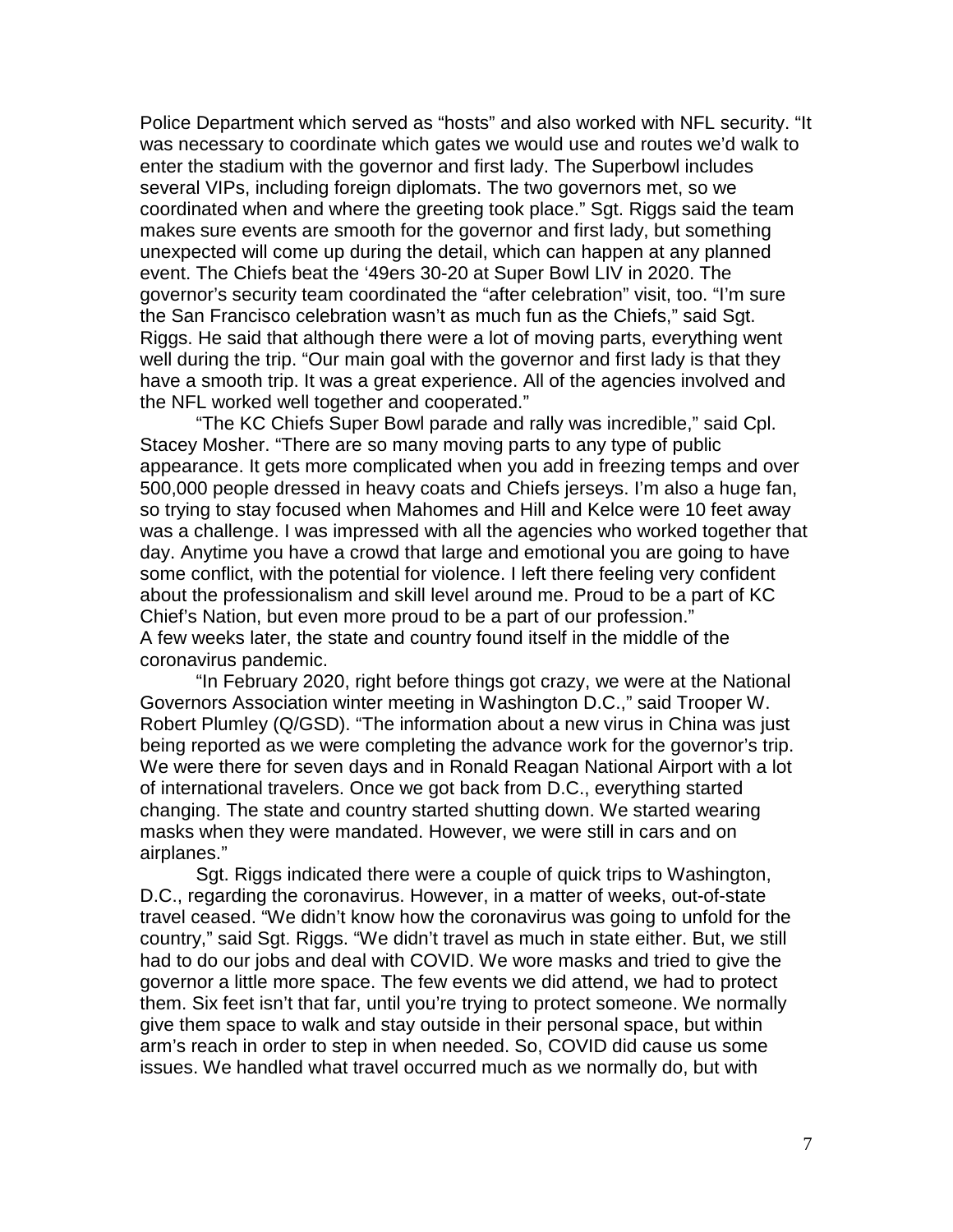masks and hand sanitizer. Also, people social distancing from the governor worked for us."

"It [the virus] changed the type of activity," said Cpl. Mosher. "Instead of traveling, the governor and his staff worked extremely long days in the office, on the phones, and on video conferences. We maintained our coverage. Being exposed was inevitable, as were the swab tests and quarantines. I think we all dealt with it like most essential employees: being mindful about the CDC recommendations while accepting the risk."

Tpr. Plumley pointed out that precautions were taken at campaign events and fundraisers during the 2020 gubernatorial campaign.

The coronavirus also affected training for the division. Although they worked as a group on protection drills, defense tactics, and completed firearms qualifications, there were no outside agency training opportunities. Even training at the Academy was limited for the division. "Coronavirus changed a lot in 2020," said Sgt. Riggs. "We completed the training we had to get, and did so with masks and distancing."

"Governor Parson is a great guy that loves doing his job which makes our job easier. Seeing him work hard makes me want to do better at my job," said Tpr. Plumley. "The Governor's Security Division has a strong work ethic. This team is cohesive and works well together. Everyone takes their job seriously."

Missouri's bicentennial gubernatorial inauguration occurred January 11, 2021, with Gov. Mike Parson saying the oath of office. The Patrol provided the Governor's Security Division with officers from every troop and several divisions. The entire detail included 177 employees, both uniformed civilians and members. Members wore their blouse and white shirt, and ranged in rank from trooper to colonel. Their assignments included dignitary escorts and protection, SWAT, Mobile Field Force, and building security. Although prepared to handle any civil disobedience, the day was relatively uneventful.

Sgt. Jason Riggs was posted stage left on the ground beneath the speaker's podium. "I monitored the crowd. In outdoor public events like the inauguration, we are always watching even though mostly friendly people are expected. It's less stressful than other outdoor events, when you don't know who could be in the crowd."

"Inauguration details include several departments along with our people, and the security is good. You always try to keep an eye on everything you see. You can't really pay attention to what is going on regarding the inauguration. Your right ear is listening to the event while the left ear is listening to the radio. I have to be on guard the whole time. It's an interesting and historical event, but we have a different perspective to it. It's a proud moment to be there when a governor is being inaugurated. He is the 57th governor. There aren't a whole lot of inaugurations over the course of time. It's an interesting assignment."

"The 2021 Bicentennial Inauguration was historic," said Cpl. Mosher. "Being able to stand on the Capitol steps and witness an inauguration was an awesome moment, especially when the stealth flew over!"

## **Conclusion**